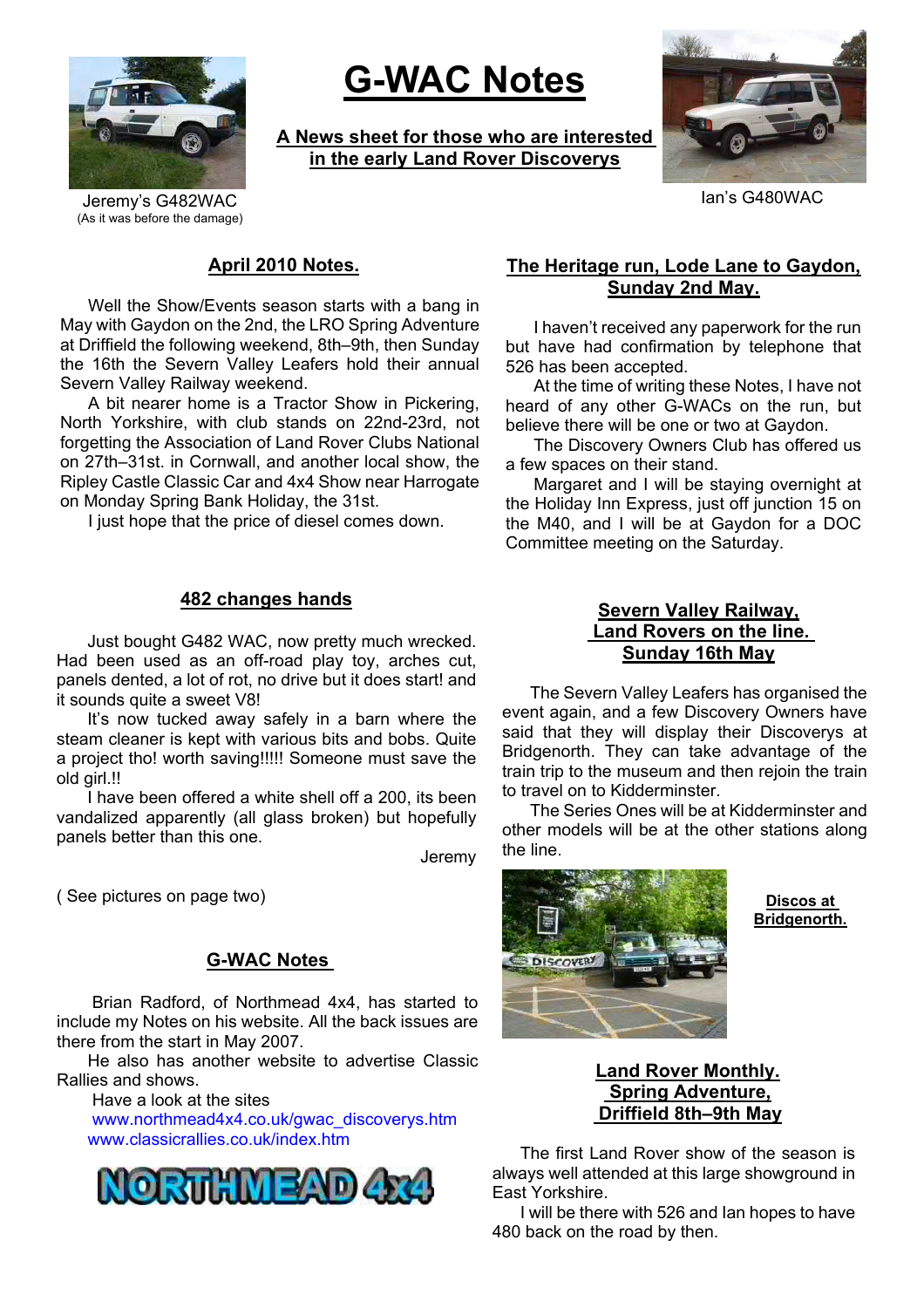## **Current known owners. @ April**

C742HUH Charles Whitaker. G41 VHA Simon Tinkler G67 RYJ Peter King G226EAC Discovery Owners Club G279WAC Neal G302WAC Sandy Andrews G310WAC Mark Simpson G311WAC Ivor Ramsden G316WAC David Cox G406WAC Andy Baker. G410WAC Robin Jeffery G457WAC Mark Wheatley G463WAC & G480WAC Ian Rawlings. G465WAC & G526WAC Roy Preston. G469WAC & G524WAC Lee Barnett G470WAC Frank Elson. G486WAC John Capewell. G488WAC Clive Richfield G482WAC Jeremy Jackson<br>G490WAC Rob Ivins  $G490WAC$ G510WAC Nick Prior G511WAC Colin Crossley G534WAC Zoltan Kittrich G563WAC David Spirett G601WAC Ben Arnold G603WAC Graham Bethell. G635WAC Alec Gatherer G711YRY Peter Hares G834FPR Sue Harvey G987LKU Andy Greer

B62 COH & C60 JKG Phill Bashall (The Dunsfold Collection) G477WAC<br>G478WAC & G610WAC Sold by Dean Steadman to new owner in Wiltshire. Meghan & Gary Timmins H776POJ Duncan Campbell Mark Hardwick

#### **Other known cars**

G401WAC, G496WAC, G521WAC, G525WAC, G602WAC, G640WAC





**482 in its current state** Well done Jeremy for saving another one.